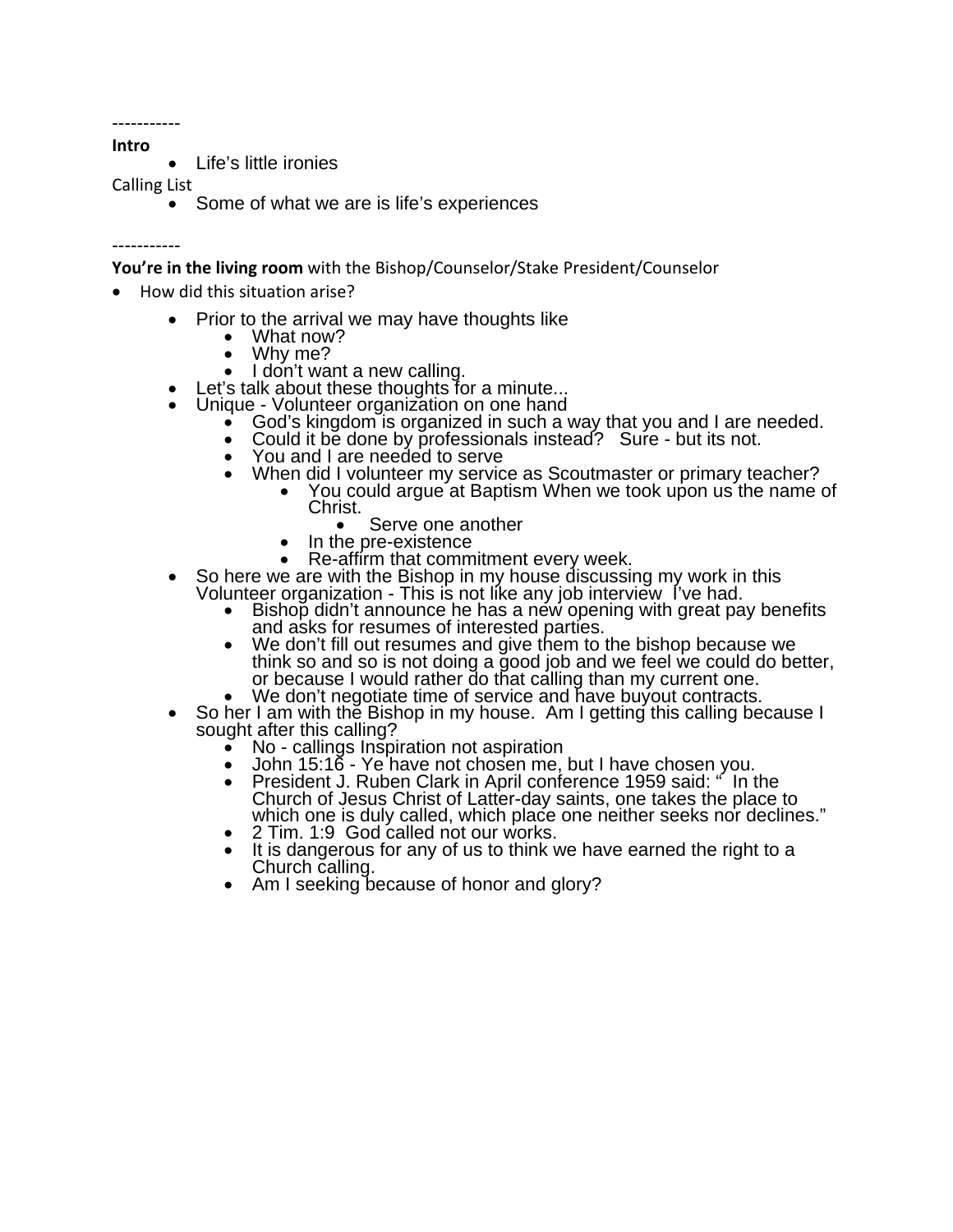## **Honor of Position**

- While there is Honor and maybe you could argue Glory, I'm not so sure, it is definately not the same honor and glory that the world seeks or defines.
- We should honor, respect and support people in their positions in the church.
	- Those in authority over us.<br>• Prophet, Bishop
		- - -
			- Why, Because of the position.<br>
			 Can honor the individual.<br>
			 Without respect for authority chaos reigns. "My house is a
- house of order"<br>President J. Ruben Clark in April conference 1959 said: "In the service of the Lord it<br>is not where you serve, but how. In the Church of Jesus Christ of Latter-day saints, one takes the place to which one is duly called, which place one neither seeks nor<br>declines.""<br>We shouldn't seek the honor or glory but rather we should seek to serve.<br>• Satan sought the honor and glory.<br>• Seeking honor o
- -
	- - - -
				-
	-
- us.<br>An experiences of mine<br>Ward split my amazement.
	-
	- $\bullet$  Lord trains us.<br>The pay is the same in blessings not money.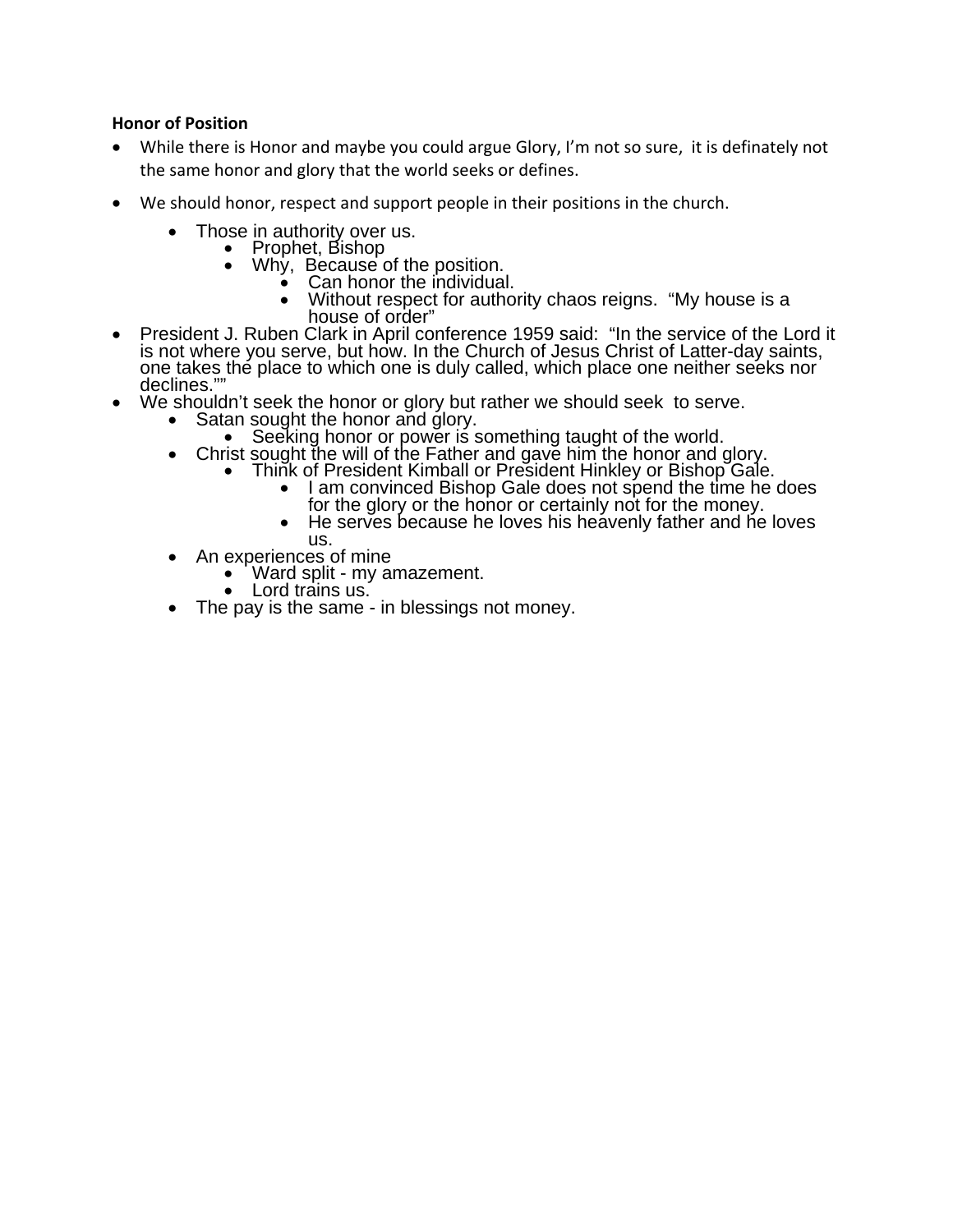### **How do callings come about.**

- - There is a need.<br>
	 A calling becomes vacant.<br>
	 There is a need on your part
		-
	-
	- How It is filled by revelation.<br>
	 We have no doubt that the prophet or the Bishop is called by revelation then why not you and I into our callings.<br>
	 God is no respector of persons
		-
		-
		-
	- The Apostle Paul taught that all the parts of the body (organization) are<br>
	 Does that mean the Bishop closes his eyes and the name appears right<br>
	 Does that mean the Bishop closes his eyes and the name appears right<br>
	•
- - -
	- The need is studied and understood<br>• What are the requirements of the calling<br>• Time commitment<br>• When do you do it etc.
		-
		-
		- Sometimes direct revelation is received at this point as to who?<br>
		Generally input as to who might do well in the calling is sought.<br>
		 From the organization in question<br>
		 Counselors counsel
	- - -
	-
- Discussion is had and decision is reached.<br>
 Sometimes over a matter of weeks, sometimes right on the spot.<br>
 Worthiness
	-
	- Sometimes is not someone from the "qualified" list.<br>• Sometimes it is not the best qualified person.
		-
		- Sometimes it is not the best qualified person.<br>
		The most knowledgeable person is not necessarily the right person at that time for the job.<br>
		The decision is taken to the Lord in prayer.
			-
	- Proper people are notified<br>
	 Release of person<br>
	 Organization
		-
		-
	-
	- Person is extended the calling.<br>For calling of counselors to a president a similar process is followed.
- For calling of counselors to a president a similar process is followed.<br>• Presidents should never discuss with potential counselors. Only to<br>Bishop or appropriate authority.<br>• Worthiness<br>• Testimony of him.<br>• President M
	-
	-
	-
- -
	- Long list prepared with people lined up for interviews
	- Then a different scramble
	- Interesting and inspiring to see an Apostle at work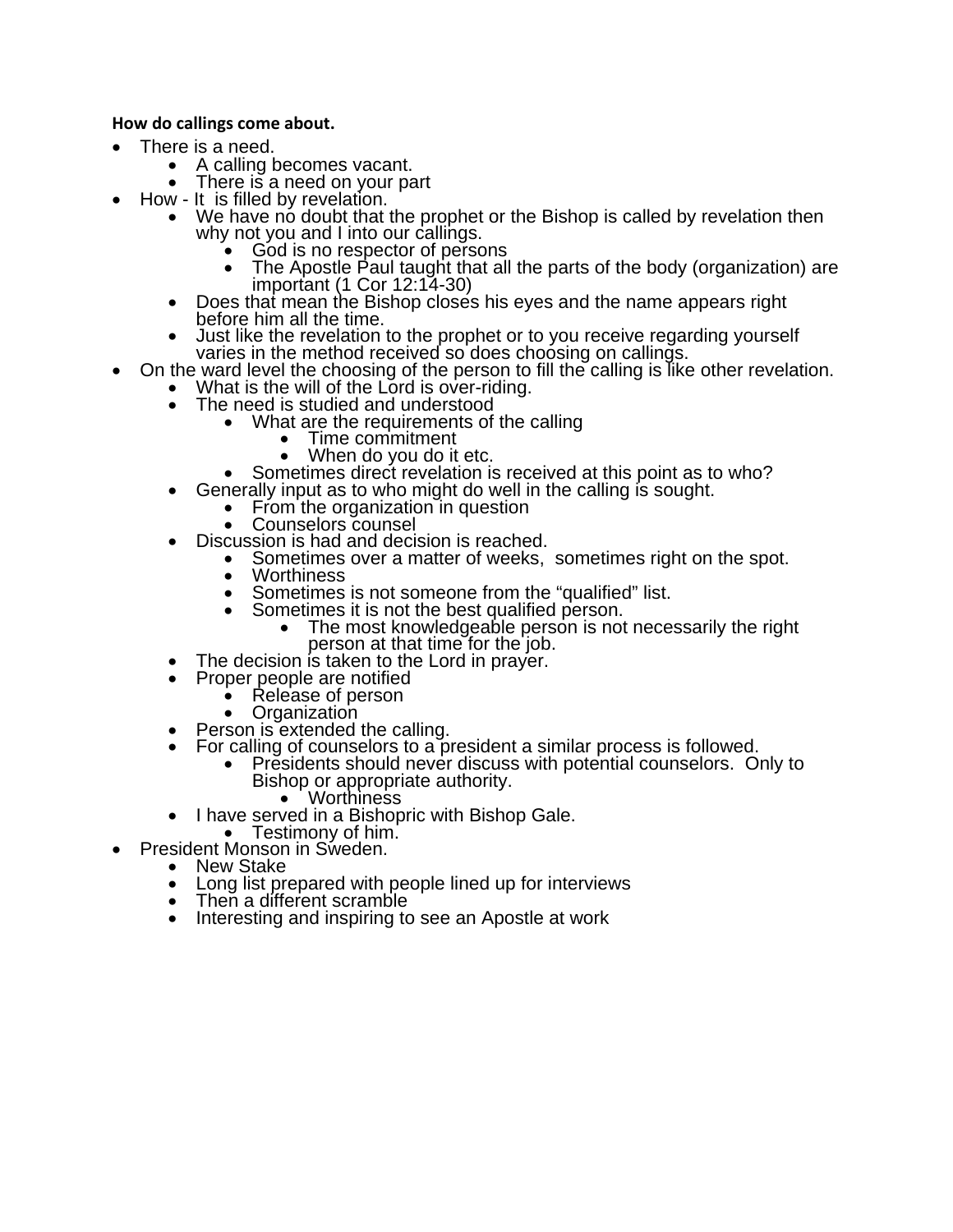## **Accepting a calling**

- - It's my choice<br>• Nobody is going to force me to accept this calling.
		- -
		- Saying no What am I really saying?<br>
		 "Lord, I'll do anything you ask, just don't ask me to do that?"<br>
		 Sometimes we think there are reasons why we should say no. What should<br>
		we do in that case?<br>
		 First ask What a
			- - - -
						-
					- Can't Is anything to hard for the Lord
				- The Lord is asking me to do this.
				- Sometimes there is information you have others may not.<br>
				 Provide that information
					-
					- Given that if you want me to serve I will.<br>• Remember the Lord looks at our hearts
					- Remember the Lord looks at our hearts and what is in them.
			- Sometimes I think we are extended callings for a variety<br>of reasons even though we may not be able to fill the<br>calling. May not be apparent for some time.<br>• Rod Barnes.<br>• The Lord's kingdom will go forth with or without
			- -
				- -
				-
		- - -
				- Serve with all our might, mind and strength.<br>Parable of the sons in the Vineyard (Mat 21:28-31)<br>• One said he wouldn't then repented<br>• One said he would and didn't.
					-
					-
		-
		- Oust because I say yes will it be easy?<br>
		What was Timothy to expect? 2 Tim. 1:8
			- Not necessarily, but it will be possible.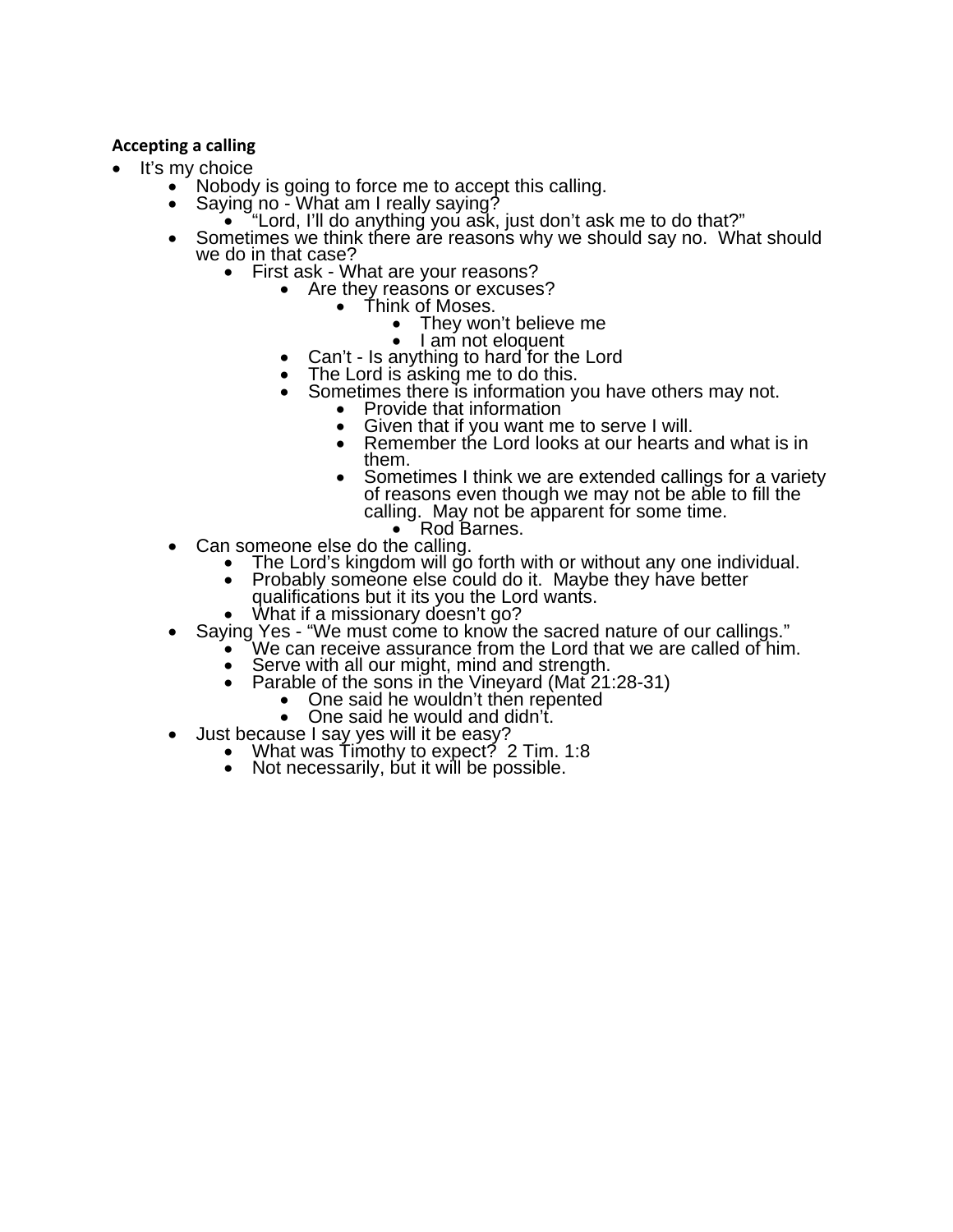# **Releases from our callings**

Several aspects of callings and releases:

- Why we have new callings:
	- Growth of the church requires change creating new opportunities for us to
		- serve.<br>
		 At some point my talents may be need somewhere else besides scoutmaster.
	- Our growth sometimes requires change from the position I'm in. I may have talents that need to grow. Let go of the comfortable and do the uncomfortable.
		-
		-
	- Someone else's growth requires change from the position I'm in.<br>• Someone else may need to be scoutmaster.
		-
	- Someone else may need me to be in a different position to be of service to them.
	- As I look down the list of my callings I can see all these things in retrospect in the various callings.
- - We don't release ourselves<br>
	 We don't set time limits on our callings.<br>
	 Bishop I've done this scoutmaster gig for ...
		-
		- As far as I know missionary callings are the only ones with fixed time of service.
		-
- - We accept releases when they come.<br>• Sometimes it is difficult for us to "give up" one calling to serve in another that<br>we might perceive as not as desirable for one reason or another.<br>• We should view a release in the sam
		-
		- Support the person who will be taking your place.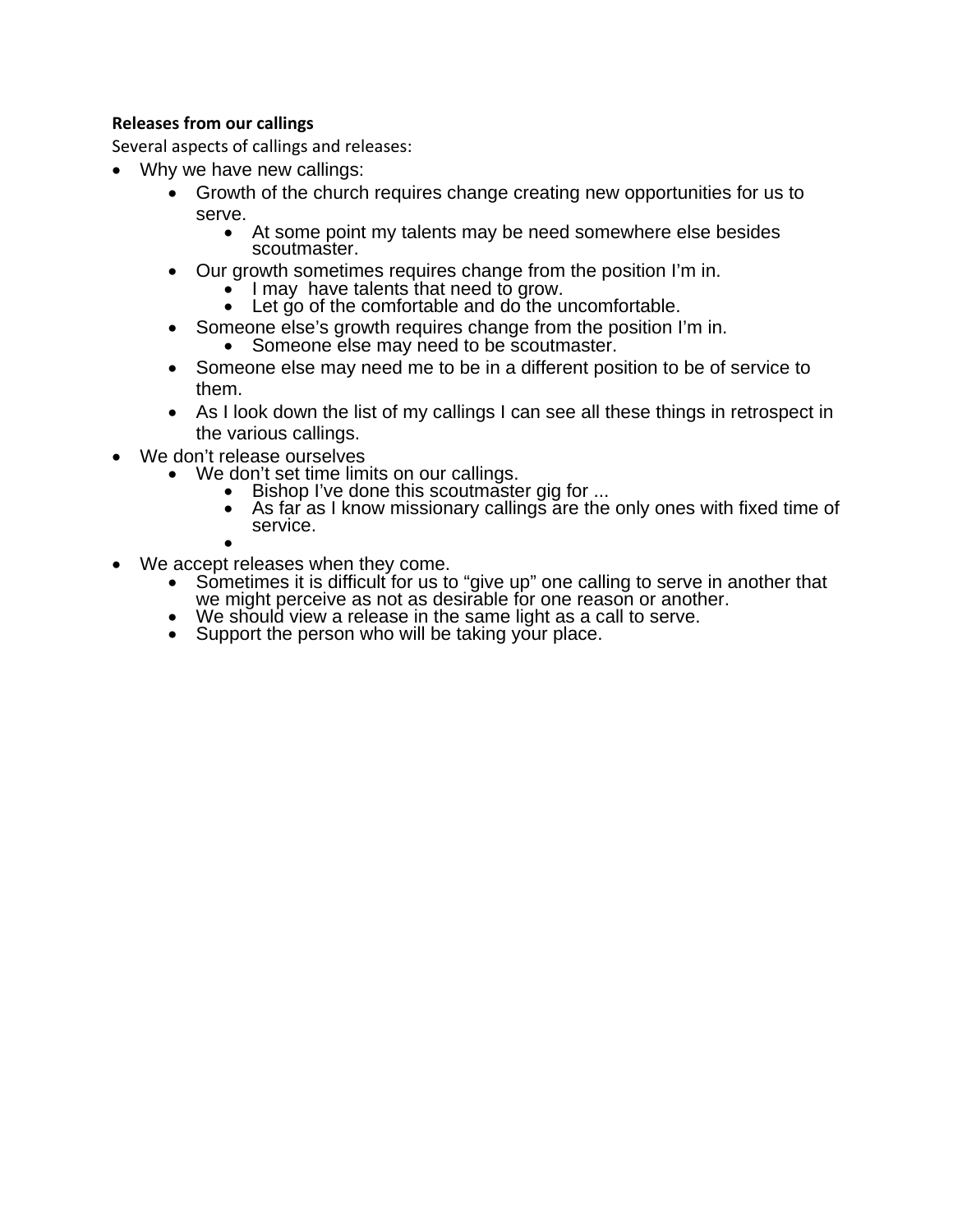## **Fulfilling our callings**

- - Not where but how<br>
	President J. Ruben Clark in April conference 1959 said: "In the service of the<br>
	Lord it is not where you serve, but how"
		- "Rescued" from the nursery my thoughts on the bad and the good.<br>
		 Struggled with call at first.<br>
		 Used to being "Where it was at"<br>
		 Came to love the calling<br>
		 "Wasted" talents
			- -
			-
			- - First I had better not have wasted my talents because I was<br>wishing to do something else that would be tragic.<br>• Don't tell that to the parents of these young children.<br>• "Man teacher"<br>I was maybe 25 years old.
					- -
				-
			- I loved it!<sup>'</sup><br>• Blessed
			- - More comfortable with my own little ones<br>Family night songs
				-
			- Grateful to the Bishop.
- - Bless others and grow ourselves<br>
	 Look back at the list of my callings:<br>
	 Lives blessed because of my efforts
		- - Every one made me grow and prepared for other things<br>
			 My family like the nursery calling.<br>
			 Stake mission as a youth.
				-
				-
- It was so easy as a missionary to ask and answer "am I doing all I can do to serve<br>with all my heart, mind and strength?"<br>• What's my answer today?<br>• We each need to think of that?
	-
	-
	-
- My current calling<br>• I know I am not perfect at my calling
	- Mine is like yours parts are hard, parts are easy Why do I do it and love it
	-
	- Why do I do it and love it<br>• Not because I am a lover of the outdoors.<br>• To me it is a bonus
		-
	- Why is it I find myself on a Saturday up in the mountains somewhere, dressed<br>head to foot in cammo gear, sneaking through the woods in the rain trying to<br>ambush some 12 and thirteen year old boys in a capture the flag ga
	-
	-

Close